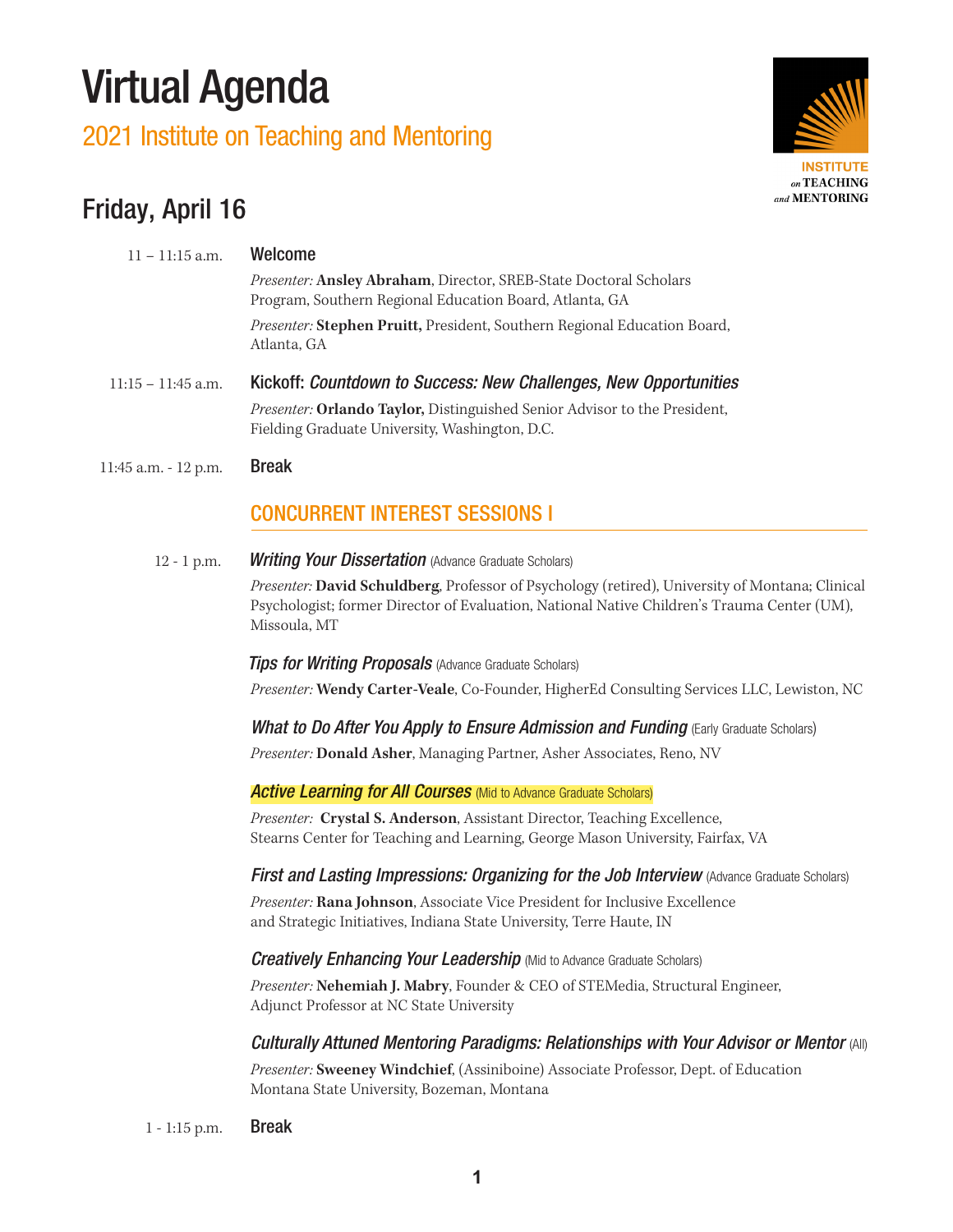## Friday, April 16 (continued)

## **INSTITUTE** on TEACHING and MENTORING

#### CONCURRENT INTEREST SESSIONS II

1:15 - 2:15 p.m. *Describing Your Research in Five Minutes or Less* (Early to Mid Graduate Scholars)  *Presenter:* **Antionette Denise Stroter**, Adjunct Professor and Director of Research & Evaluation, Liberty University, Lynchburg, VA

#### *Getting Published: Advice for Scholars* (All)

 *Presenter:* **Dawn Durante**, Editor-in-chief, University of Texas Press, Austin, TX

#### *Developing Your Curriculum Vitae* (Early to Mid Graduate Scholars)

 *Presenter:* **Harold Bibb**, Associate Dean (Retired), Graduate School, University of Rhode Island, Kingston, RI

*Presenter:* **David Schuldberg**, Professor of Psychology (retired), University of Montana; Clinical Psychologist; former Director of Evaluation, National Native Children's Trauma Center (UM), Missoula, MT

#### *Becoming a Postdoc: How to Choose the Right Mentor and Make the Most of Your*  **Postdoctoral Training** (Mid to Advance Graduate Scholars)

*Presenter:* **J. Marcela Hernandez**, Administrative Director, The Ohio State University, Columbus, OH

#### *Everything a New Faculty Member Needs to Know About Becoming an Effective*  Advisor and Mentor (Advance Graduate Scholars)

*Presenter:* **Loretta Neal McGregor**, Professor of Psychology, Arkansas State University, Jonesboro, AR

#### *How to Get & Write the Best Recommendation Letters* (All)

*Presenter:* **Michael Westrate**, Director, Center for Research and Fellowships, Villanova University, Villanova, PA

#### *Notes from a Faculty Search Committee Chair (Advance Graduate Scholars)*

*Presenter:* **Ali Gordon**, Interim Associate Dean of Graduate Affairs, and Associate Professor, University of Central Florida, Orlando, FL

- $2:15 3:15$  p.m. Recruiting Table Visits
- 3:15 3:30 p.m. Closing/Housekeeping Notes for the next day

 *Presenter:* **Ansley Abraham**, Director, SREB-State Doctoral Scholars Program, Southern Regional Education Board, Atlanta, GA

3:30 - 3:45 p.m. Break

#### 3:45 - 4:45 p.m. Networking by Discipline (Facilitator) Biological Sciences, Computer Sciences, Education and the Humanities, Engineering, Health Sciences, Mathematics, Other Disciplines, Physical Sciences, Psychology and Social Sciences (except Psychology)

4:45 – 5:45 p.m. Affiliate Group Meetings — SREB, SLOAN, GATES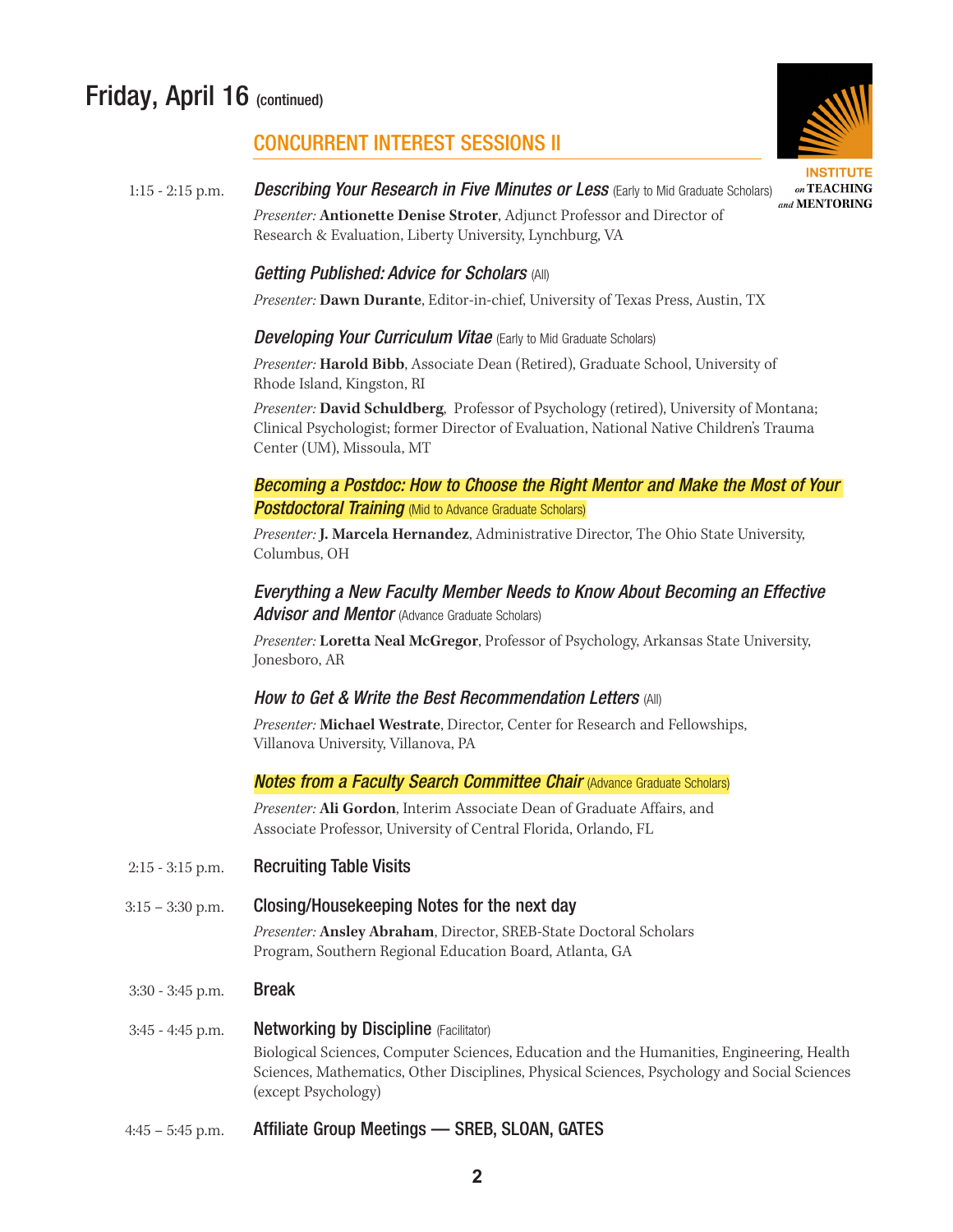## Saturday, April 17



**INSTITUTE** on TEACHING and MENTORING

| $10 - 11$ a.m. | <b>Breakfast Meetings</b> (SREB Scholars Only — Mandatory Meeting)                                                                       |
|----------------|------------------------------------------------------------------------------------------------------------------------------------------|
|                | Presenter: Ansley Abraham, Director, SREB-State Doctoral Scholars<br>Program, Southern Regional Education Board, Atlanta, GA             |
|                | Presenter: Stevie L. Lawrence II, Vice-President, Postsecondary Education,<br>Southern Regional Education Board, Atlanta, GA             |
|                | Presenter: Monique Waddell, Program Coordinator, SREB-State Doctoral<br>Scholars Program, Southern Regional Education Board, Atlanta, GA |
| 11 a.m. – noon | Open Networking & Recruiting                                                                                                             |

#### noon – 12:15 p.m. Welcome

 *Presenter:* **Ansley Abraham**, Director, SREB-State Doctoral Scholars Program, Southern Regional Education Board, Atlanta, GA

#### **CONCURRENT INTEREST SESSIONS III**

#### 12:15 - 1:15 p.m. *What Can I Do to Contribute to a Good Mentoring Relationship with my Faculty Mentor?* (All)

 *Presenter:* **Thomas Rochon**, President, Educational Records Bureau, Newton, CT

#### *Men of Color in the Academy* (All)

*Presenter:* **Jason Ottley**, Assistant Professor of Educational Leadership, Kennesaw State University, Kennesaw, GA

*Presenter:* **Joshua Dorsey**, Assistant Professor of Marketing, California State University, Fullerton, CA

 *Presenter:* **Jarrod Druery**, Assistant Professor, Doctor of Education Program, Northern Kentucky University, Highland Heights, KY

#### *Negotiating Your First Faculty Position (Advance Graduate Scholars)*

 *Presenter:* **Kofi Lomotey**, Bardo Distinguished Professor, Department of Human Services, College of Education/Allied Professions, Western Carolina University, Cullowhee, NC

#### *Women of Color in Academia* (All)

*Presenter:* **Sonja Montas-Hunter**, Program Director, National Science Foundation

 *Presenter:* **Dana K. Harmon**, Coordinator – MA Public Service Leadership & Accreditation Specialist, Loyola University Chicago, School of Social Work, Chicago, IL

 *Presenter:* **Cori Bazemore-James**, Director of Retention & Success Graduate School Diversity Office, University of Minnesota-Twin Cities

#### *Teaching Inclusively: Professional Development in the CIRTL Network for Future STEM Faculty* (Mid to Advance Graduate Scholars)

*Presenter:* **Don Gillian-Daniel**, Associate Director, University of Wisconsin-Madison, Madison, WI

*Presenter:* **Christopher Agard**, Adjunct Assistant Professor, Temple University, Roslyn, PA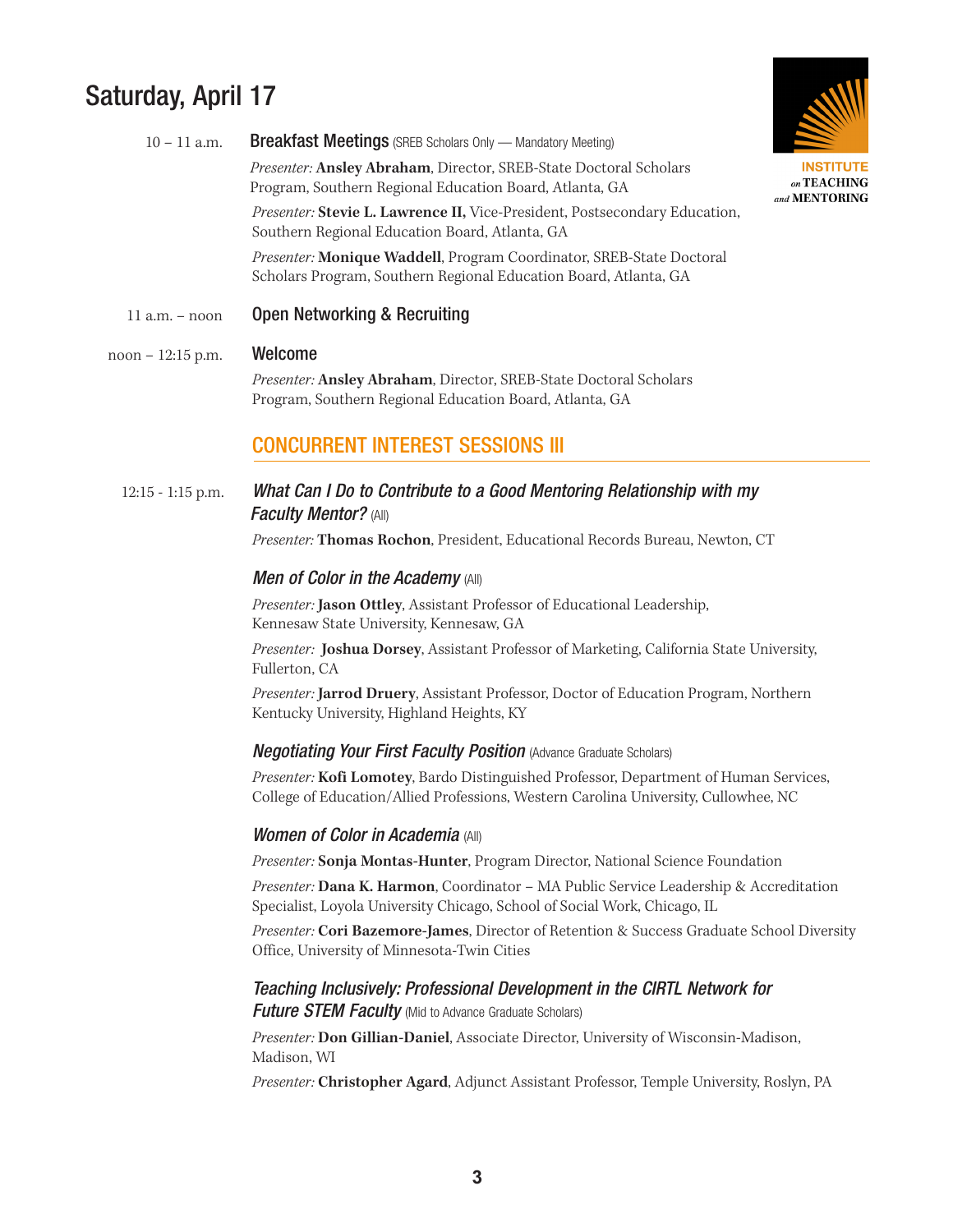### Saturday, April 17 (continued)



## 12:15 - 1:15 p.m. *Setting Students Up for Fulfilling Career Pathways (Advance Graduate Scholars)*

*Presenter:* **Hironao Okahana**, Associate Vice Present, Research & Policy Analysis, Council of Graduate Schools, Washington, DC

#### *How Can One Maintain Flexible Pathways Across Academia, Industry, and Practice?* (All)

 *Presenter:* **Tatia Granger**, Clinical Associate Professor, Organizational Behavior, College of William and Mary, Williamsburg, VA

#### *Getting PhinisheD/FinishEdD #WhoGotNext* (All)

*Presenter:* **Daniel Jean**, Executive Director of the Educational Opportunity Fund Program and Founder of Wordstravel.org, Montclair State University, Haledon, NJ

#### 1:15 - 1:30 p.m. Break

#### CONCURRENT INTEREST SESSIONS IV

1:30 - 2:30 p.m. *Student-Centered Teaching — Designing Your Course Methods, Assignments and*  **Assessments to Optimize the Student's Opportunity to Learn (Advance Graduate Scholars)** 

> *Presenter:* **Edwin J. Barea-Rodriguez**, Professor and Associate Dean for Student Success and Instructional Innovation, University of Texas at San Antonio, San Antonio, TX

#### *The Non-Traditional Postdoc: Insights from the Humanities and Social Sciences* (All)

*Presenter:* **Katrina Overby**, Rochester Institute of Technology Postdoctoral Researcher l School of Communication

*Presenter:* **Dontá Council**, Research Adviser, Community and Economic Development (CED), Federal Reserve Bank of Atlanta

 *Presenter:* **Francesca Williamson,** Postdoctoral Fellow – STEM Education Research The Center for Urban Ecology and Sustainability, Butler University, Indianapolis, IN

#### *Implicit Bias: How It Shows Up in the Academy and How to Survive and Thrive in Spite of It (All)*

 *Presenter:* **Kumea Shorter-Gooden**, Principal, Shorter-Gooden Consulting, Washington, DC

#### *Well-being: Your Foundation of Strength* (All)

*Presenter:* **Lynn Curry**, McNair Director, Central Michigan University, Mount Pleasant, MI

#### *Fostering Affirming Learning Environments for LGBTQI+ Students* (All)

*Presenter:* **David Rivera**, Associate Professor, Queens College of the City University of New York, Queens, NY

#### *Presenting Research Effectively* (All)

*Presenter:* **Colleen McLinn**, Executive Director, CIRTL (Center for the Integration of Research, Teaching, and Learning), Cornell University, Ithaca, NY